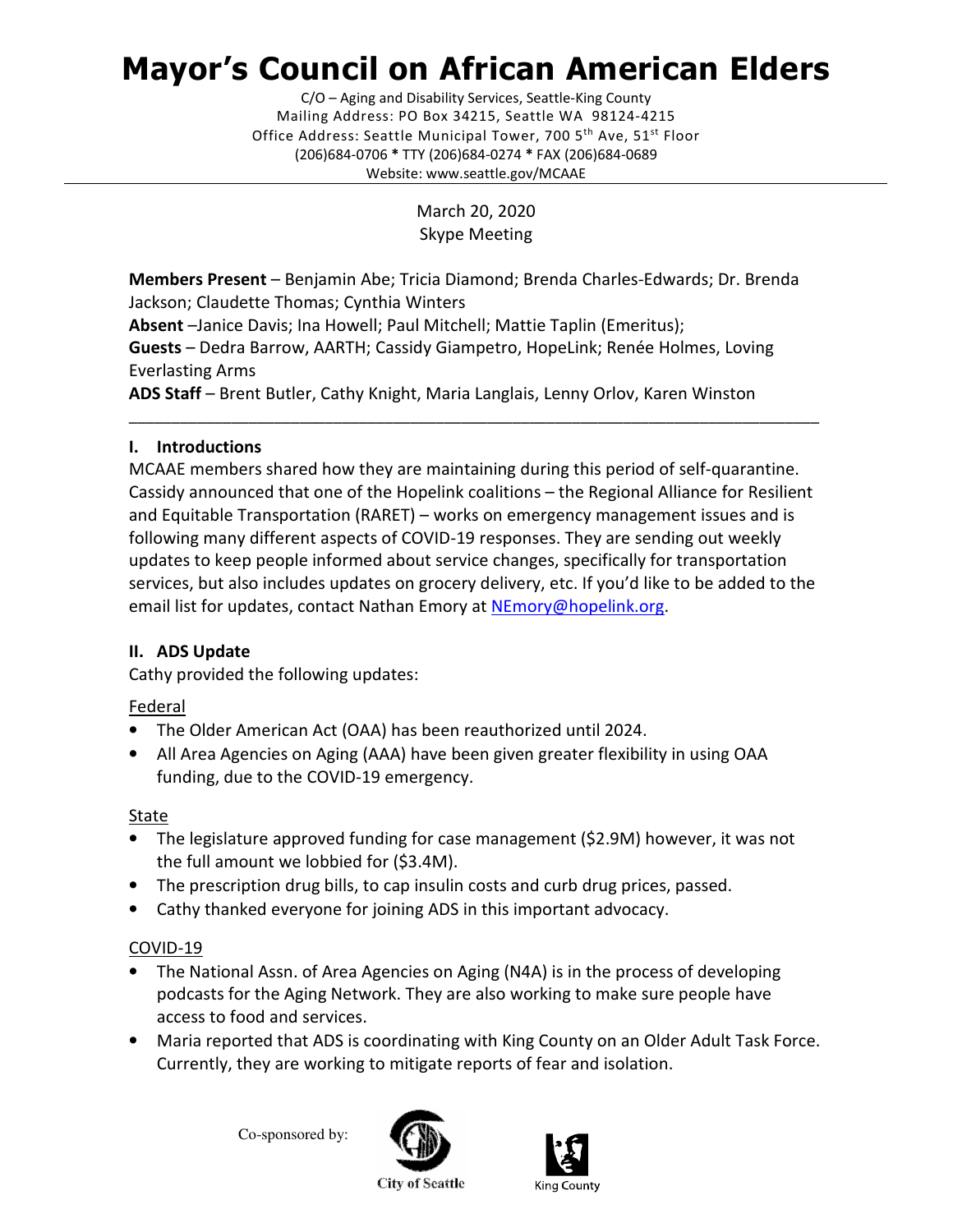- • Most aging network services are still operating; however, many programs have adjusted their program models and are taking additional precautions to adhere to public health guidelines. For example, congregate meal sites shifted to home delivery and To-Go meals.
- • The Seattle Foundation, in partnership with King County, City of Seattle, United Way and other regional businesses and philanthropies, has raised over \$11M for a COVID-19 Response Fund. The funds will be given to agencies that have relationships and experience in serving disproportionately affected communities, which includes older adults, communities of color, and immigrant and refugee communities. Grants will be used to address economic impacts and immediate needs, provide information and support, and to counter fear and confusion. Public Health has convened a **Pandemic** Community Advisory Board to help get information out to their respective communities and to serve in an advisory role for the COVID-19 Response Fund.
- • King County also has Equity and Social Justice grant opportunities related to COVID-19:
	- o Anti-Hate and Bias Response Fund King County will invest \$50,000 in organizations that can develop community centered public messaging in response to bias and hate incidences, with priority to Asian Pacific Islander communities.
	- o COVID-19 Community Response Fund Grants of up to \$25,000 will be awarded to community-based organizations and other stakeholders serving impacted communities.
- • City of Seattle response efforts include: Coordinating assistance for food/meals, and grocery store vouchers to clients; and the Department of Neighborhoods is offering webinars to keep up with the latest information (visit [www.seattle.gov/neighborhoods\)](www.seattle.gov/neighborhoods)

## ADS

- All ADS staff are working remotely.
- • The ADS Case Management Program services were impacted by COVID-19 from the very beginning.
- • ADS is working to determine what/how to provide services differently, especially as more restrictions are placed on our communities.

Cathy asked everyone about the challenges they are seeing in the community that ADS needs to address and encouraged members to email her any concerns. Responses:

- • Cynthia discussed concerns about a client in an adult family home and the challenges with the social isolation requirement.
- Dr Jackson reported challenges for church members who are shut-in and can't get food.
- • Dr. Abe How do organizations apply for Seattle Foundation grants?
	- o Response: Organizations will be contacted directly by the Seattle Foundation; there is not a formal application process. They have identified organizations that can reach communities with greatest disparities and who may be disproportionately impacted by the COVID-19 crisis.
- • Claudette With so many seniors at risk, how do we know if they're being served?
	- o Response: If they are an ADS client, our case managers are in contact with them and are working to address needs. SHA clients are also being monitored.